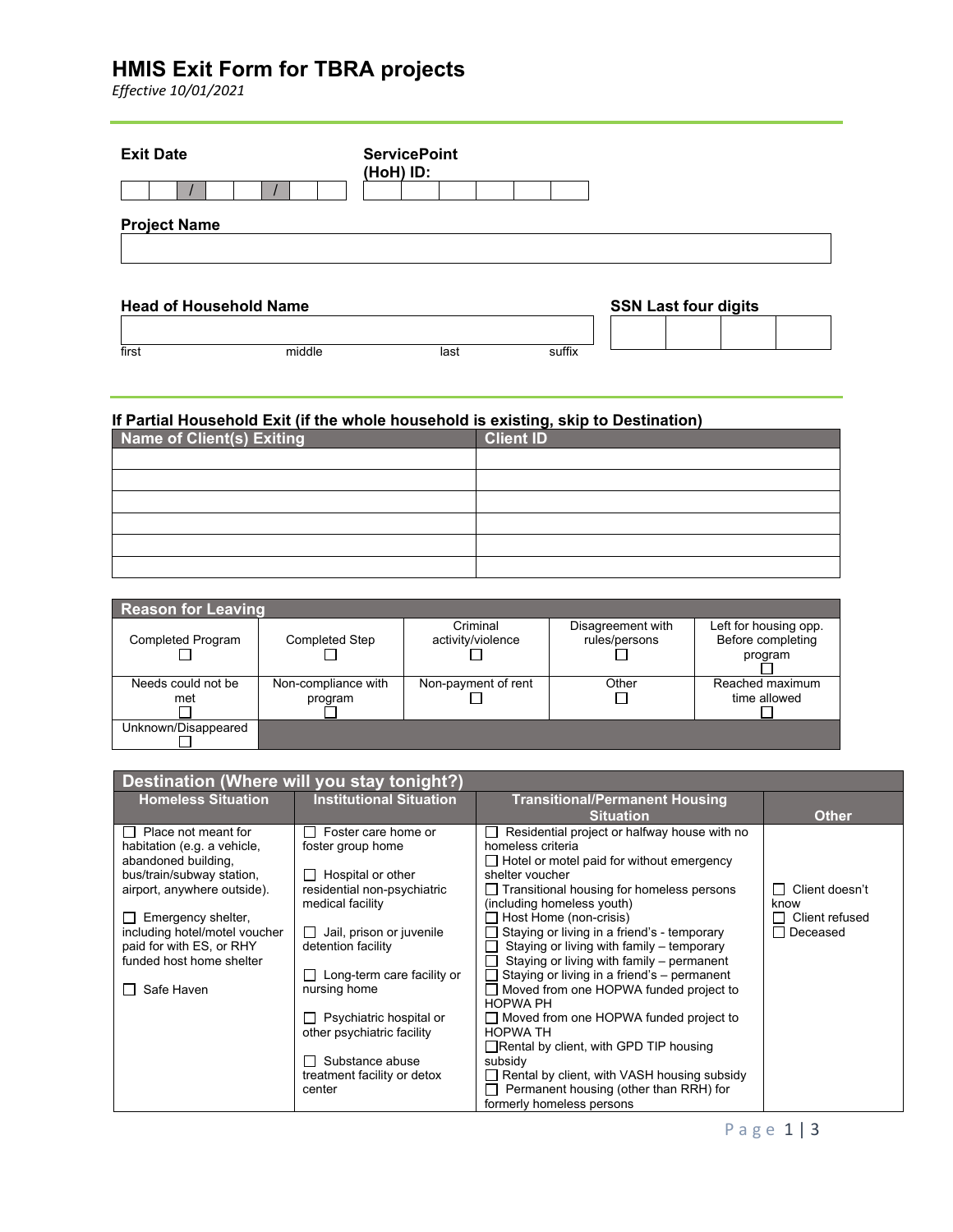## **HMIS Exit Form for TBRA projects**

*Effective 10/01/2021*

| $\Box$ Rental by client, with RRH or equivalent    |
|----------------------------------------------------|
| subsidy                                            |
| Rental by client, with HCV voucher (tenant or      |
| project based)                                     |
| $\Box$ Rental by client in a public housing unit   |
| Rental by client, no ongoing housing subsidy       |
| $\Box$ Rental by client with other ongoing housing |
| subsidy                                            |
| $\Box$ Owned by client, with ongoing housing       |
| subsidy                                            |
| $\Box$ Owned by client, no ongoing housing         |
| subsidy                                            |

| Any Adult in the Household currently receiving income?<br>No<br>Yes (identify below) |               |                     |                                                                      |               |                     |  |
|--------------------------------------------------------------------------------------|---------------|---------------------|----------------------------------------------------------------------|---------------|---------------------|--|
| <b>Source</b>                                                                        | <b>Amount</b> | <b>Recipient(s)</b> | <b>Source</b>                                                        | <b>Amount</b> | <b>Recipient(s)</b> |  |
| $\Box$ Alimony or other spousal support                                              | \$            |                     | □ Social Security<br>Income (SSI)                                    | S             |                     |  |
| $\Box$ Cash assistance/TANF                                                          | \$            |                     | □ Social Sec Disability<br>Income (SSDI)                             | \$            |                     |  |
| $\Box$ Child Support                                                                 | \$            |                     | Unemployment                                                         | \$            |                     |  |
| Earned Income                                                                        | \$            |                     | ヿVA Service<br><b>Connected Disability</b>                           |               |                     |  |
| Pension from a former job                                                            | \$            |                     | Veteran's Pension                                                    | \$            |                     |  |
| $\Box$ Retirement from Social Security                                               | \$            |                     | ⊟ Worker's<br>Compensation                                           |               |                     |  |
| <b>Private Disability Insurance</b>                                                  | \$            |                     | <b>General Assistance</b>                                            |               |                     |  |
| $\Box$ Other Sources?<br>Source                                                      | \$            |                     | $\Box$ Other Sources?<br>Source                                      |               |                     |  |
| <b>Total Monthly Income</b><br>(record separately for each adult)                    |               |                     | <b>Total Monthly Income</b><br>(record separately for<br>each adult) | S             |                     |  |

| <b>Yes</b><br>Any adult in the Household currently receiving Non-Cash Benefits?<br>No |                     |               |                     |  |  |  |
|---------------------------------------------------------------------------------------|---------------------|---------------|---------------------|--|--|--|
| <b>Source</b>                                                                         | <b>Recipient(s)</b> | <b>Source</b> | <b>Recipient(s)</b> |  |  |  |
| □ Supplemental Nutrition Assistance<br>Program (SNAP/CalFresh)                        |                     | ∃ Other:      |                     |  |  |  |
| □ Special Supplemental, Nutrition                                                     |                     |               |                     |  |  |  |
| Program for Women, Infants, and                                                       |                     |               |                     |  |  |  |
| Children (WIC)                                                                        |                     |               |                     |  |  |  |
| $\Box$ TANF transportation services                                                   |                     |               |                     |  |  |  |
| $\Box$ Other TANF-funded services                                                     |                     |               |                     |  |  |  |

| Yes<br>Is anyone in the Household receiving Health Insurance?<br><b>No</b> |                     |                                   |                     |  |  |  |
|----------------------------------------------------------------------------|---------------------|-----------------------------------|---------------------|--|--|--|
| <b>Source</b>                                                              | <b>Recipient(s)</b> | <b>Source</b>                     | <b>Recipient(s)</b> |  |  |  |
| $\Box$ Medicaid                                                            |                     | Employer-provided Health          |                     |  |  |  |
|                                                                            |                     | Insurance                         |                     |  |  |  |
| $\Box$ Medicare                                                            |                     | $\Box$ Health insurance obtained  |                     |  |  |  |
|                                                                            |                     | through COBRA                     |                     |  |  |  |
| □ State Children's Health Insurance                                        |                     | $\Box$ Private Pay Health         |                     |  |  |  |
| Program (SCHIP)                                                            |                     | Insurance                         |                     |  |  |  |
| $\Box$ Veteran's Administration (VA)                                       |                     | $\Box$ State Health Insurance for |                     |  |  |  |
| <b>Medical Services</b>                                                    |                     | Adults                            |                     |  |  |  |
| □ Indian Health Services Program                                           |                     | $\Box$ Other:                     |                     |  |  |  |